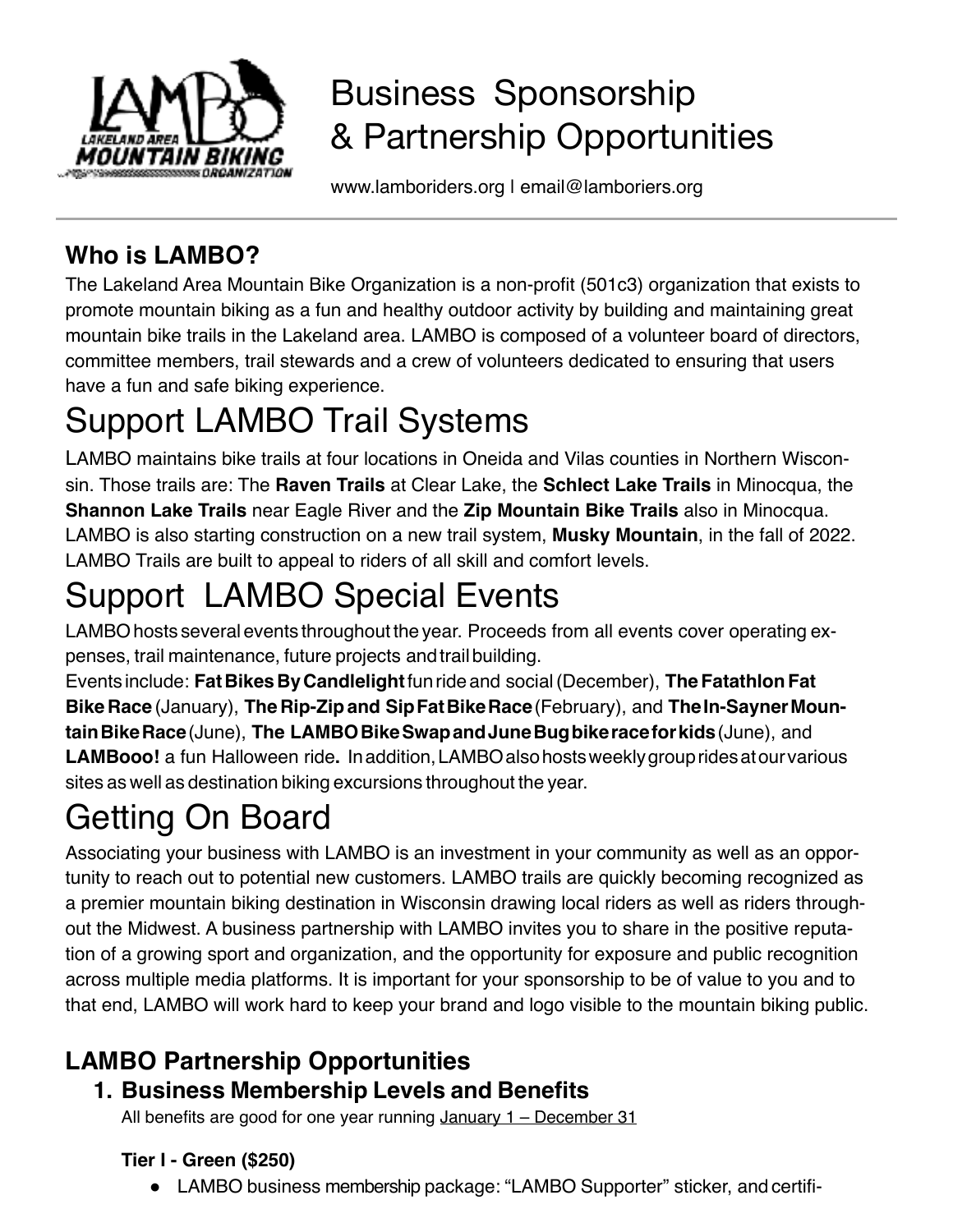cate to display at your business.

- Recognition as a Tier I Sponsor on all LAMBO media platforms & trail kiosk.
- Up to 2 Free Personal Memberships.
- Registration discount for members.

#### **Tier II - Intermediate (\$500)**

- All Tier-1 benefits
- Recognition as a Tier II sponsor on all LAMBO media platforms.
- A logo/business listing printed with our trail maps
- Up to 4 Free personal memberships

#### **Tier III - Expert (\$1000)**

- AllTier 2 benefits
- Recognition as a Tier III sponsor on all LAMBO media platforms
- Up to 6 free personal memberships
- Registration discounts for LAMBO Races

#### **Tier IV (Black Diamond) (\$1500)**

- All Tier 3 benefits
- Recognition as a Tier IV sponsor on all LAMBO media platforms.
- Featured in newsletter
- Up to 8 Free Personal Memberships
- Registration discounts for LAMBO Races

### **2. Event Sponsorship**

Event Sponsorships are a separate opportunity for businesses to receive exposure at a LAMBO special event.

#### **LEVEL I (\$100)**

● Business Logo appear as a sponsorforthe event on our webpage

#### **LEVEL II (\$250)**

● Business Logo listed as a sponsor on the event banner

#### **LEVEL III (\$500)**

● Business Logo and name appear on the event banner & receive a free entry to the race.

### **3. Make Grants / Donations**

Businesses and Individuals may also simply make grants or donation for LAMBO to use for individual projects or the club's greatest need. Unless a donor requests to remain anonymous, they too will be recognized in our monthly newsletter & trail kiosk. LAMBO is a 501c3 and can provide you will all the necessary documentation to ensure that your donation is legitimate and being applied toward a worth cause. LAMBO has big plans, and will need lots of help to achieve them.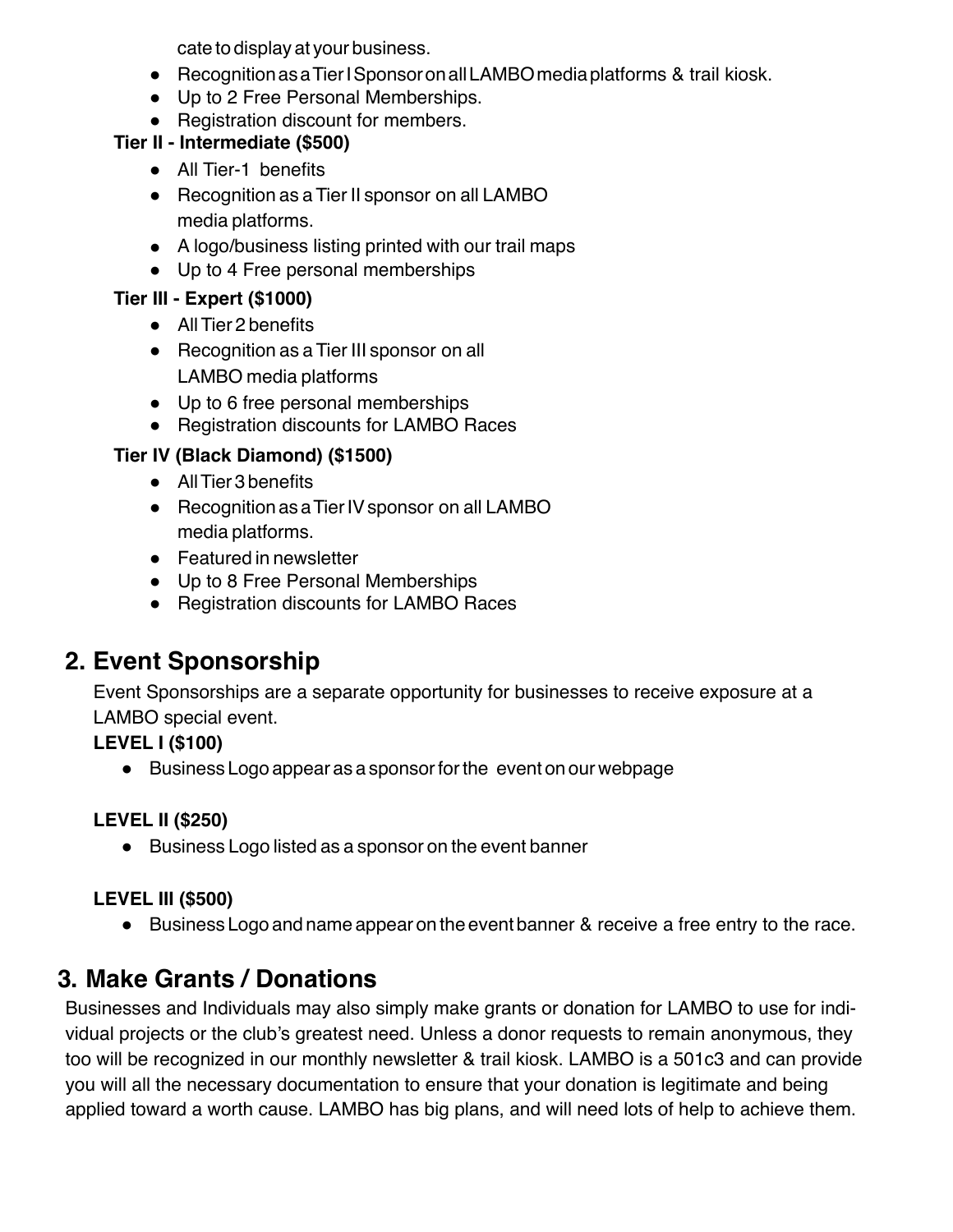| To sponsor or donate to LAMBO, please note your preferences and return the following form<br>with your contribution to: |                                           |                   |
|-------------------------------------------------------------------------------------------------------------------------|-------------------------------------------|-------------------|
| <b>Lakeland Area Mountain Bike Organization</b>                                                                         |                                           |                   |
| <b>PO Box 2106</b>                                                                                                      |                                           |                   |
| Woodruff, WI 54568<br>$email@lambories.org$ <- remember to email us a logo                                              |                                           |                   |
|                                                                                                                         |                                           |                   |
|                                                                                                                         | Contact Name: Contact Phone Number:       |                   |
|                                                                                                                         |                                           |                   |
|                                                                                                                         |                                           |                   |
|                                                                                                                         |                                           |                   |
|                                                                                                                         |                                           |                   |
|                                                                                                                         |                                           |                   |
|                                                                                                                         |                                           |                   |
| Please find my payment to be applied to:                                                                                |                                           |                   |
| <b>Business Memberships</b>                                                                                             |                                           |                   |
| \$250 Tier-I                                                                                                            | <b>S500 Tier-II \$1000 S1000 Tier-III</b> | \$1500 Tier-IV    |
| <b>Event Sponsorship</b> (check event and sponsorship level)                                                            |                                           |                   |
| <b>Fatathlon Rip,</b><br><b>Zip and Sip</b><br><b>InSayner</b>                                                          |                                           |                   |
| \$100 Tier-I<br>\$250 Tier-II \$1000<br>\$500 Tier-III                                                                  |                                           |                   |
| Donations / Grant for the amount.                                                                                       |                                           |                   |
| Please use the enclosed contribution for:                                                                               |                                           |                   |
| Greatest need.<br>Specific purpose: ____                                                                                |                                           |                   |
| <b>Product Service Donations.</b>                                                                                       |                                           |                   |
| Item/Service                                                                                                            |                                           | <b>Cash Value</b> |
|                                                                                                                         |                                           |                   |
|                                                                                                                         |                                           |                   |
|                                                                                                                         |                                           |                   |

**Tell us who your personal members will be o the next page** →